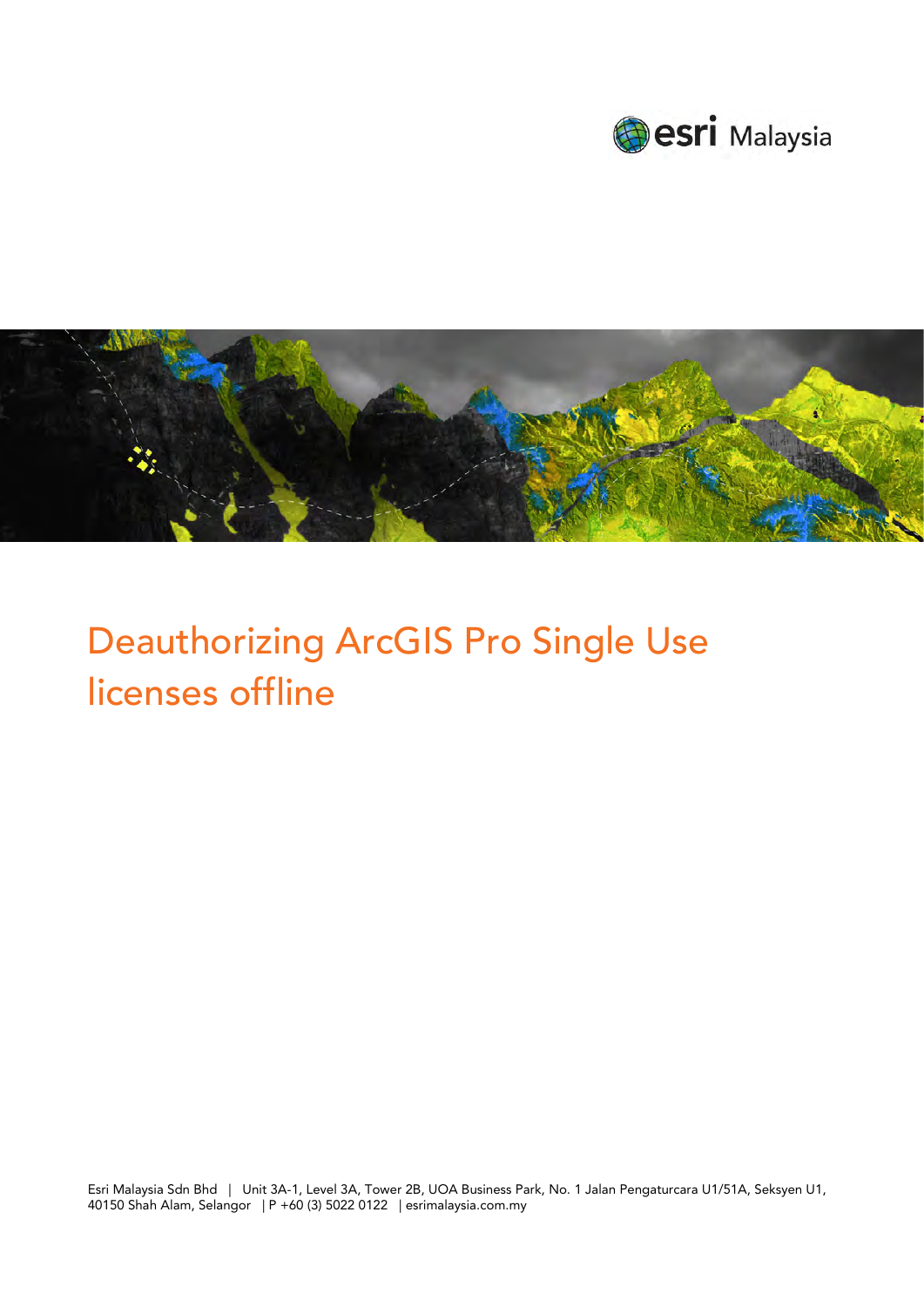Open your ArcGIS Pro and go to Settings at the bottom of the page

|                                                                 |                                                     | ArcGIS Pro                              |
|-----------------------------------------------------------------|-----------------------------------------------------|-----------------------------------------|
| ArcGIS <sup>®</sup> Pro                                         |                                                     |                                         |
| Open                                                            | New                                                 |                                         |
| Recent Projects                                                 | <b>Blank Templates</b>                              | Recent Templates                        |
| MyProject5                                                      | E.<br>Map                                           | Your recent templates will appear Here. |
| MyProject4                                                      | Catalog                                             |                                         |
| <b>ViewerTest</b><br>C:\EsriTraining\ViewerTest\ViewerTest.apox | Global Scene<br>CA                                  |                                         |
| MyProject2                                                      | 脑<br>Local Scene                                    |                                         |
| NorthridgeQuake                                                 |                                                     |                                         |
| NorthridgeQuake                                                 | Start without a template<br>(you can save it later) |                                         |
| MyProject3                                                      |                                                     |                                         |
| MyProject1                                                      |                                                     |                                         |
| Venice Acqua Alta                                               |                                                     |                                         |
|                                                                 |                                                     |                                         |
| Test1                                                           |                                                     |                                         |
| Raster1                                                         |                                                     |                                         |
| Open another project                                            |                                                     | Select another project template         |
| Settings                                                        |                                                     | Learn about creating project templates  |
|                                                                 |                                                     |                                         |

Select Licensing from the right-hand panel as shown below

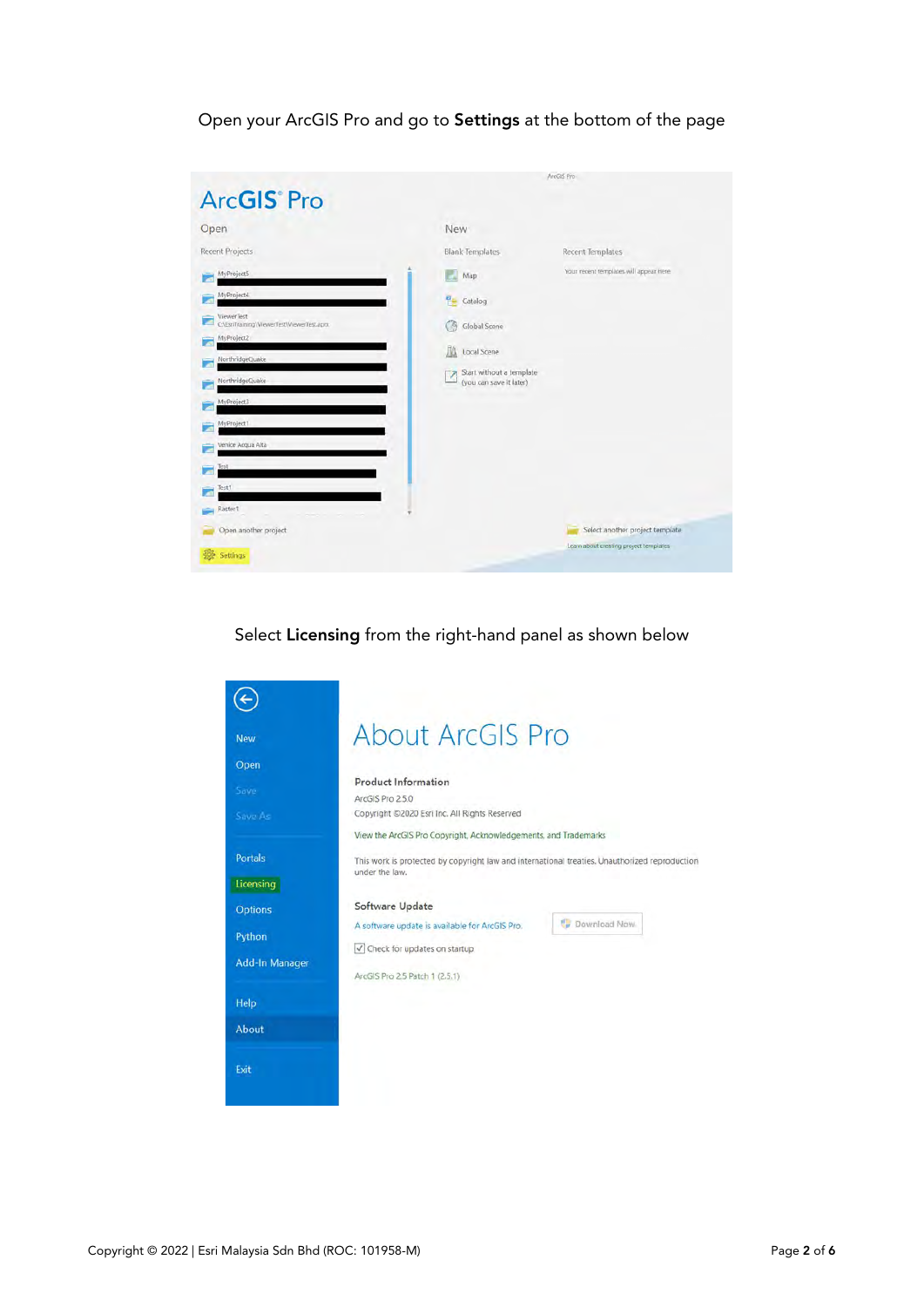## Select Configure your licensing options

| Save As<br><b>Portals</b> | <b>Name</b><br>Basic<br>Standard<br>Advanced | Licensed<br>No.<br>Yes<br>No. | <b>Expires</b><br>N/A<br>31/07/2020<br>N/A |         |   |
|---------------------------|----------------------------------------------|-------------------------------|--------------------------------------------|---------|---|
| Licensing                 | <b>Esri Extensions</b>                       |                               |                                            |         |   |
| Options                   | Name                                         |                               | Licensed                                   | Expires | A |
| Python                    | JII Analyst                                  |                               |                                            |         |   |
|                           | Aviation Amports<br>Avenue Chartono          |                               |                                            |         |   |
| Add-In Manager            | Hanmour Amalytt                              |                               |                                            |         |   |
|                           | Timi interopenibility                        |                               |                                            |         |   |
| Help                      | Until Reverser                               |                               | ٠                                          |         |   |
|                           | DemmissMapping.<br>Grommman Aniver           |                               |                                            |         |   |
| About                     | Impge Answel.                                |                               | ÷                                          |         |   |
| Exit                      |                                              |                               |                                            |         |   |
|                           | Settings                                     |                               |                                            |         |   |

From the drop-down menu, select Single Use License

Choose the license level you wish to remove

## Click Deauthorize

| <b>Configure Authorization</b> | Select your authorization type from the drop-down list below:                               |            |            |  |
|--------------------------------|---------------------------------------------------------------------------------------------|------------|------------|--|
| <b>License Type</b>            | <b>Single Use License</b>                                                                   | Learn More |            |  |
| License Level                  |                                                                                             |            |            |  |
|                                | Select the Pro core product license level below:                                            |            |            |  |
| Advanced                       | Standard<br>Basic                                                                           |            |            |  |
|                                | This lists the software installed, along with its authorization status and expiration date. |            |            |  |
| Name                           |                                                                                             | Licensed   | Expires    |  |
| ArcGIS Pro Standard            |                                                                                             | Yes        | 31/07/2020 |  |
|                                |                                                                                             |            |            |  |
| 3D Analyst                     |                                                                                             | No         | N/A        |  |
| Aviation Airports              |                                                                                             | No-        | N/A        |  |
| Aviation Charting              |                                                                                             | No         | N/A        |  |
| <b>Business Analyst</b>        |                                                                                             | No.        | N/A        |  |
| Data Interoperability          |                                                                                             | No         | N/A        |  |
| Data Reviewer                  |                                                                                             | No.        | N/A        |  |
| Defense Mapping                |                                                                                             | No-        | N/A        |  |
| Geostatistical Analyst         |                                                                                             | No         | N/A        |  |
| Image Analyst                  |                                                                                             | No:        | N/A        |  |
| LocateXT                       |                                                                                             | No         | N/A        |  |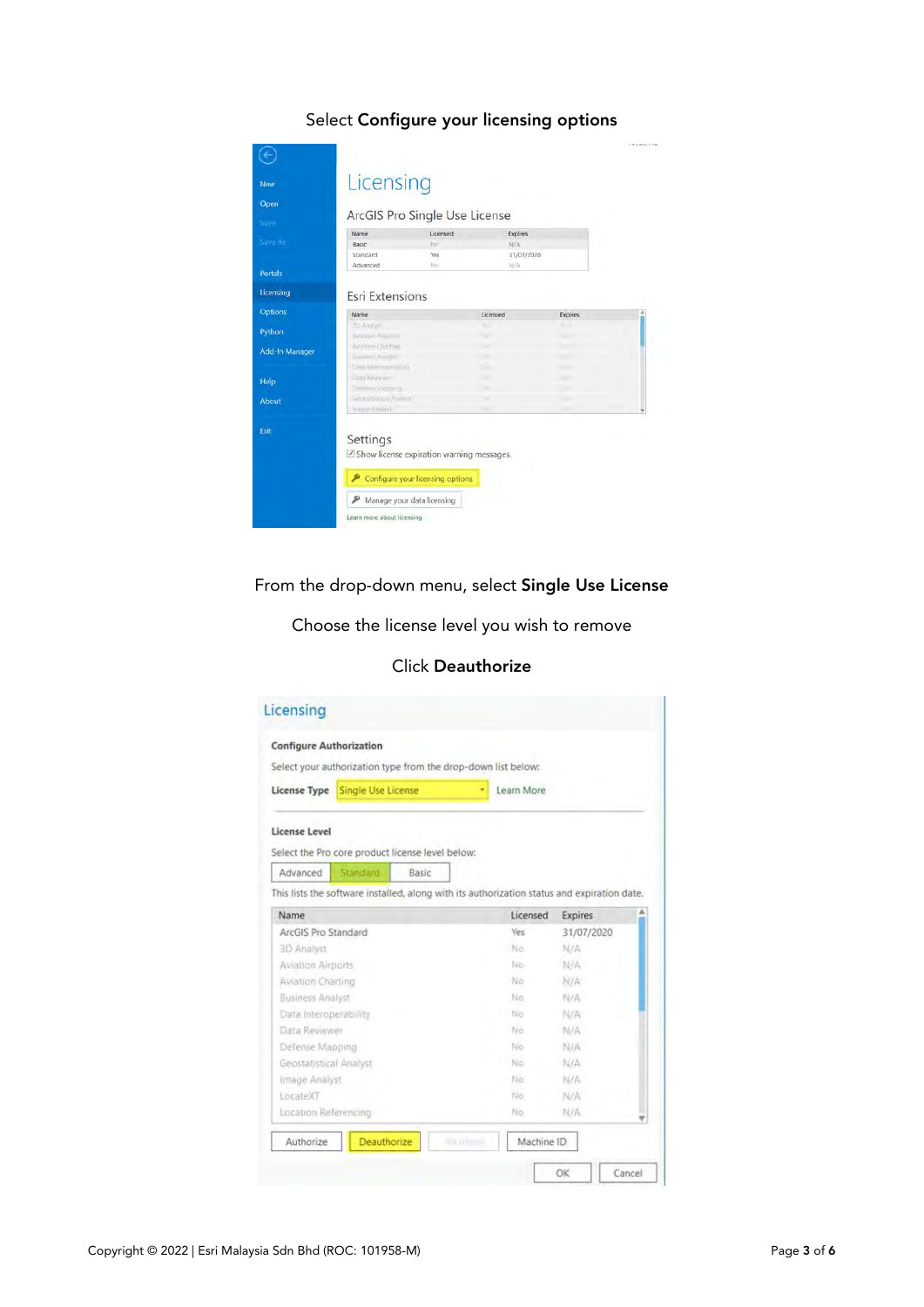Click Save to produce a deauthorize.txt file and save it to a location of your choice.



From a device connected to the Internet, log in to My Esri. NOTE: The account must have minimum permissions to make licencing changes

#### Navigate to My Organization > Additional Licensing Forms > Secure Site Operations

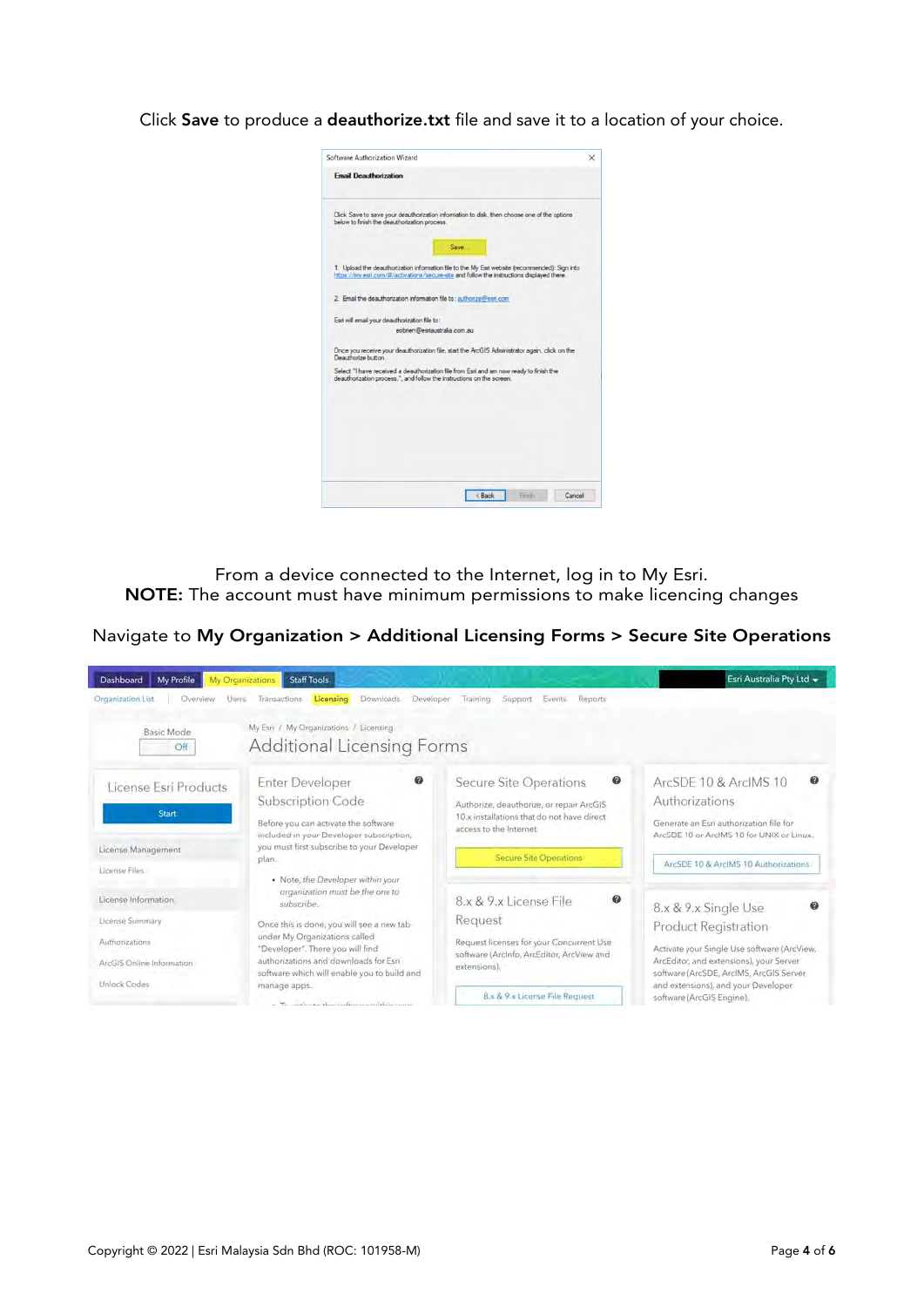## Using the Choose File button, browse to the deauthorize.txt file you created earlier and click Upload



Your secure deauthorization file will download and will be displayed on the bottom left-hand side of your web browser.

Click on the file and allow it to run and make changes to your machine when prompted.